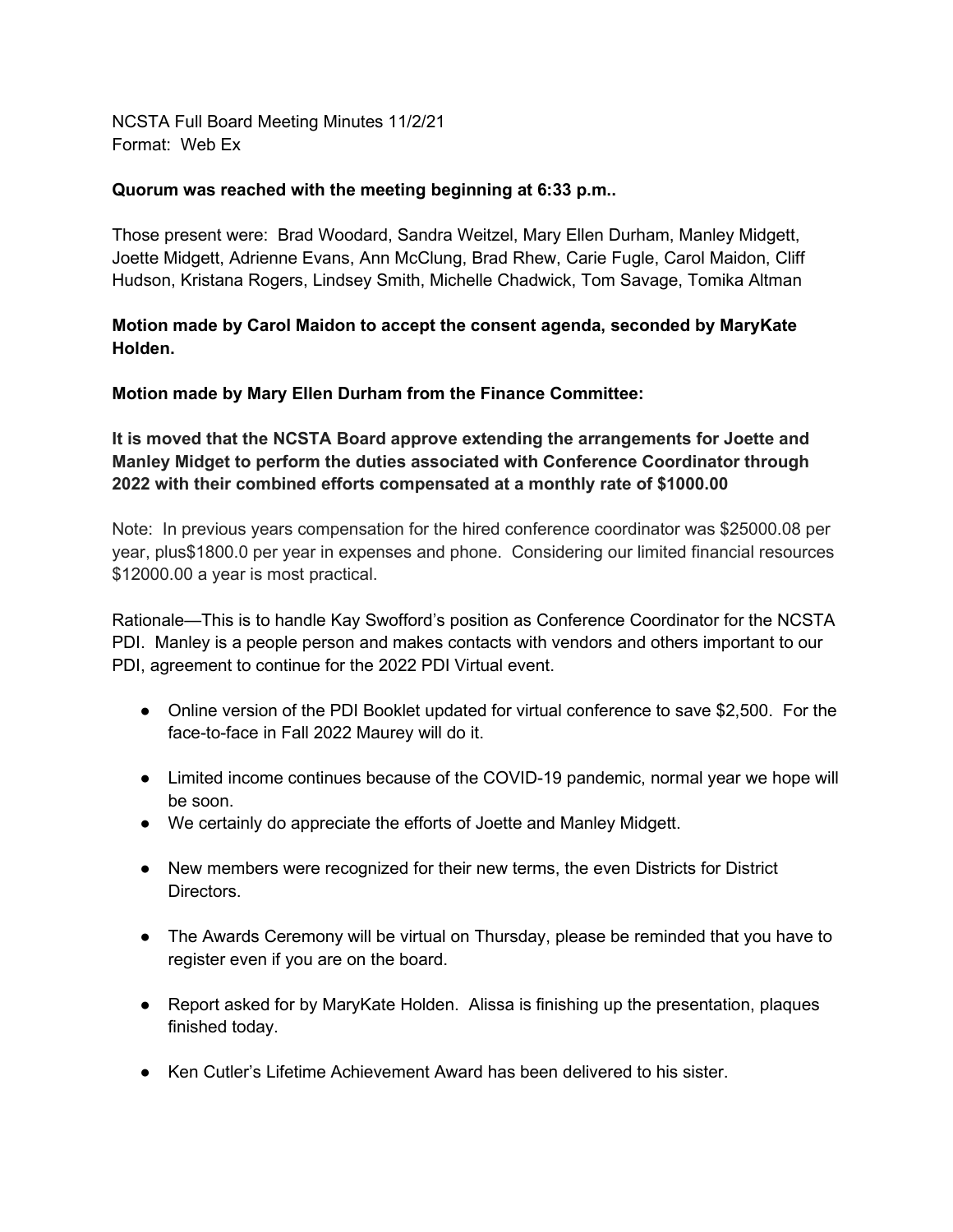- Tom Savage asked for a list of the District Directors, will get the names before Thursday. District Directors were supposed to get the list of winner's for their award winners. Ann McClung will help with this is you did not get the email. District 8 did not receive the email along with District 4 and 5.
- The Awards Ceremony will begin at 4 p.m.. Kizzy Corbett will speak at that time, there are between 140-150 that have registered for the Awards Ceremony, that's a great number.
- Manley will send a link directly to Ken's family to the Burrough's Wellcome Fund.
- Zoom links will be provided for everything will be sent on the day of the Ceremony.
- Draft Schedule for our Virtual PDI includes: Tuesday 2/15 Literacy Wednesday 2/16 ? Thursday 2/17 STEM Earth Environmental Cliff Hudson has made contact with Samuel Jayne from NASA, thanks for him doing that. Saturday morning til 1 p.m..
- There will be two year's worth of Presidential Award Winners due to not holding our 2020 PDI.
- Grant-A-Wish Winners will be announced during the Virtual PDI, there will be Door Prizes and Announcements.
- Manley will organize volunteer sign-ups and CEU's.
- There will be 4 sessions each time period each day for the Virtual PDI, need volunteers from the board to host the rooms, this is a 3 hour commitment, 4:30, 5:30 and 6:30 p.m..
- $\bullet$   $\oslash$  210 a.m., on Saturday a host would be needed. This host would need to monitor and make the presenter the co-host.
- 1 person needs to back up sessions if a presenter is not able to present, there is a need of 5 hosts per night.
- The sessions would break down into Elementary, Middle, High (with breakout sessions for Earth, Biology and Physical Science) as well as College/University.
- The keynote speakers are NC natives.
- CEU credits could total 30 hours with 4 units, they would need to be documented and the webinar would need to be listed.